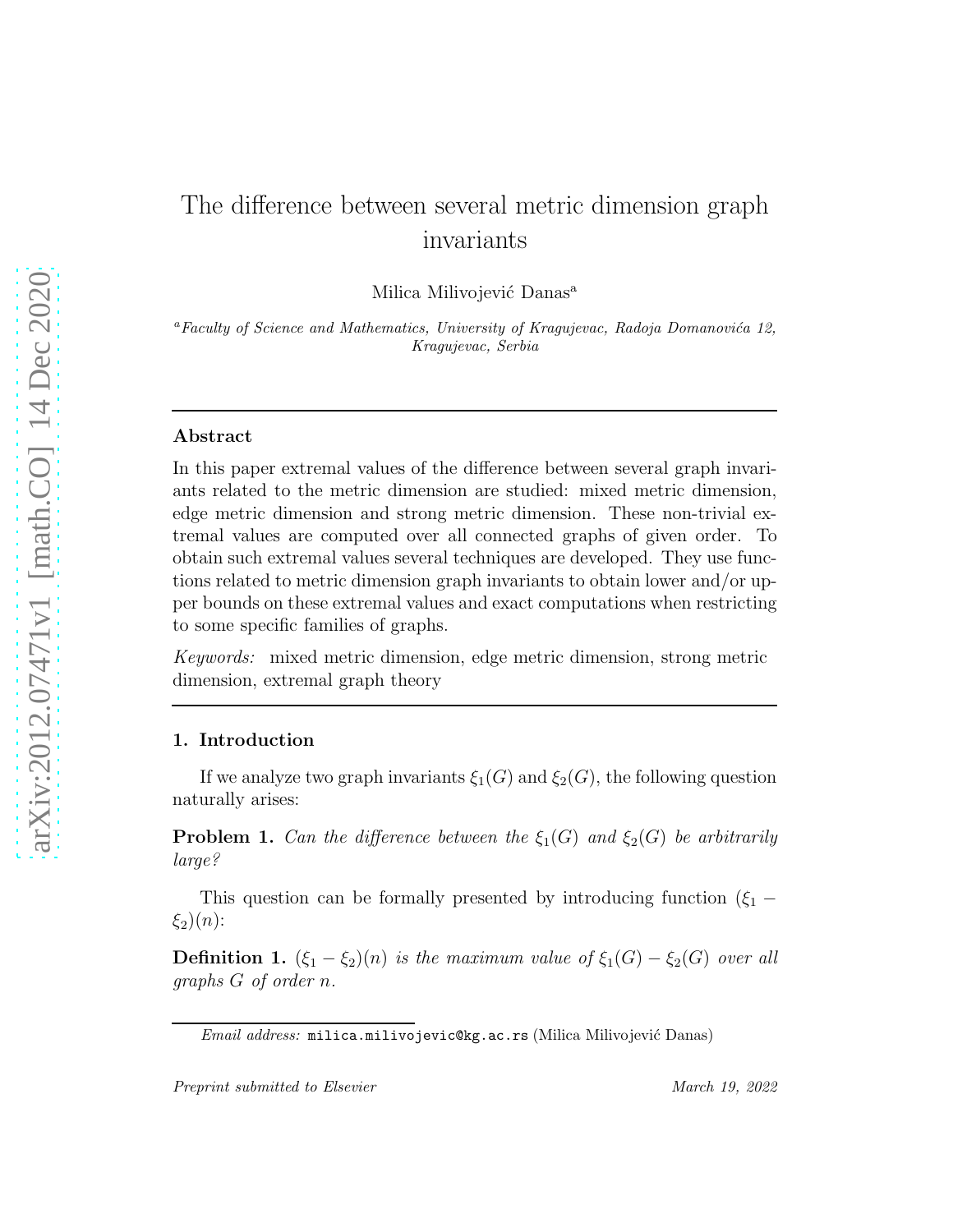It is easy to see that previous definition is enough, since the mininum value of  $\xi_1(G) - \xi_2(G)$  over all graphs G of order n is equal to  $-(\xi_2 - \xi_1)(n)$ .

Describing all results from the literature about extremal difference between graph invariants isn't in this paper scope in full. It is mentioned only several of differences:

- Incidence dimension and 2-packing number in graph [\[1](#page-9-0)];
- Metric dimension and determining number of a graph [\[2,](#page-9-1) [3\]](#page-9-2);
- Locating-domination number and determining number of a graph [\[3\]](#page-9-2).

#### 1.1. Metric dimension

The metric dimension graph invariant was introduced independently by Slater (1975) in [\[4](#page-9-3)] and Harary and Melter (1976) in [\[5](#page-9-4)]. This NP-hard graph invariant ([\[6\]](#page-9-5)) has been widely investigated in last 55 years and it has applications in many diverse areas.

Given a simple connected undirected graph G with vertex set  $V(G)$  and edge set  $E(G)$ , where  $d(u, v)$  denotes the distance between vertices u and v, i.e. the length of a shortest  $u - v$  path. Then, metric dimension can be defined as:

**Definition 2.** A vertex w resolves two vertices u and v if  $d(u, w) \neq d(v, w)$ . A vertex set S of G is a resolving set of G if every two distinct vertices from  $V(G)$  are resolved by some vertex of S. Metric basis is resolving set of minimal cardinality, and metric dimension of graph G, denoted as  $\beta(G)$ , is cardinality of metric basis.

Further on, we will present several NP-hard graph invariants based on metric dimension.

### 1.2. Strong metric dimension

The strong metric dimension graph invariant was introduced by Sebo and Tannier [\[7](#page-9-6)]:

**Definition 3.** ([\[7](#page-9-6)]) A vertex w strongly resolves two vertices u and v if u belongs to a shortest  $v - w$  path or v belongs to a shortest  $u - w$  path. A vertex set S of G is a strong resolving set of G if every two distinct vertices from  $V(G) \setminus S$  are strongly resolved by some vertex of S. Strong metric basis is strong resolving set of minimal cardinality, and strong metric dimension of graph G, denoted as  $\beta_S(G)$ , is cardinality of strong metric basis.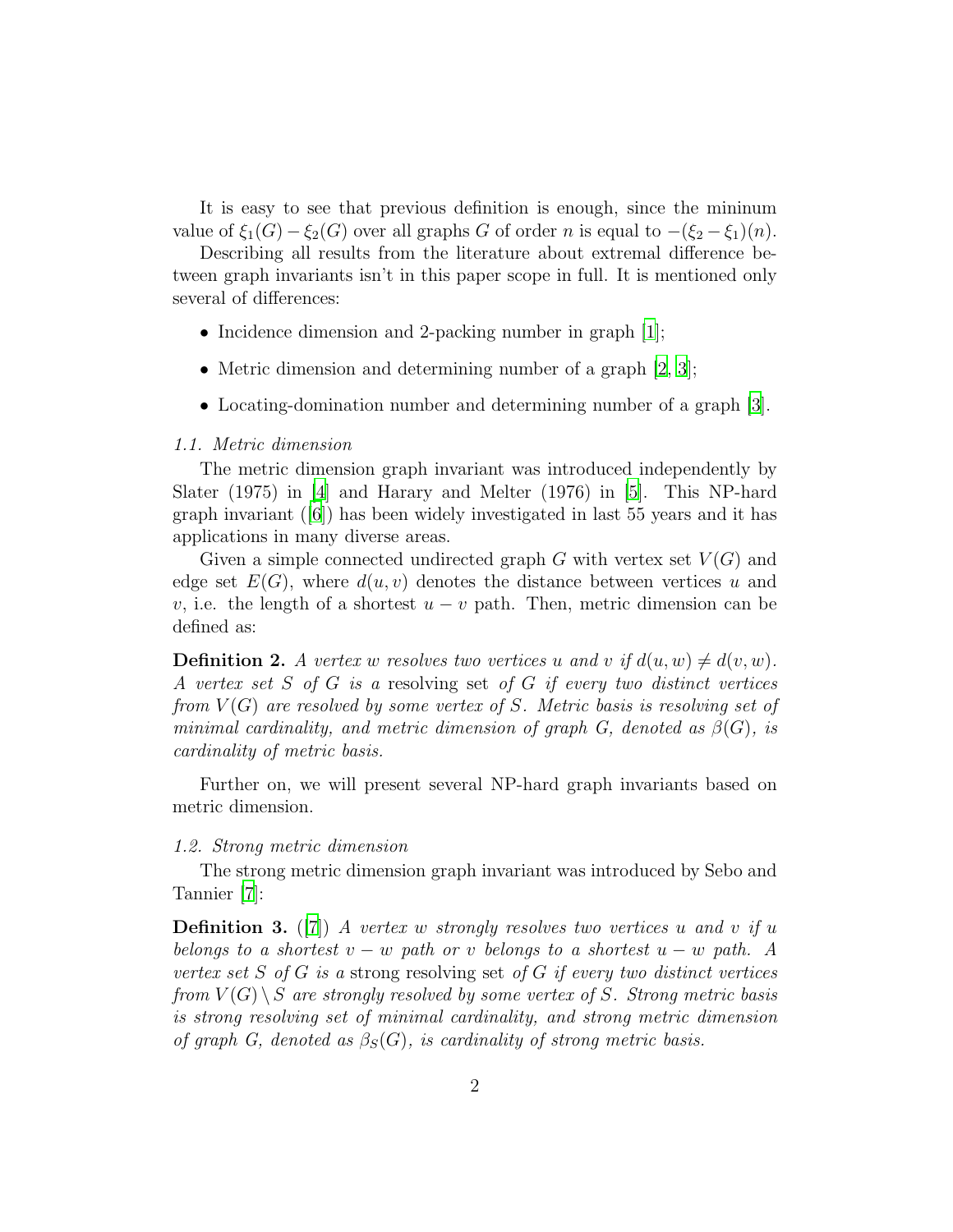The following property describes link between strong resolving set and resolving set.

**Property 1.** ([\[7\]](#page-9-6)) Each strong resolving set is also a resolving set implying  $\beta_S(G) \geq \beta(G)$ .

The following definition of mutually maximally distant vertices and two properties from the literature will also be used in next section for obtaining lower bound for strong metric dimension.

<span id="page-2-0"></span>**Definition 4.** ([\[8\]](#page-9-7)) A pair of vertices  $u, v \in V$ ,  $u \neq v$ , is mutually maximally distant if and only if

- $d(w, v) \leq d(u, v)$  for each  $w \in N(u)$  and
- $d(u, w) \leq d(u, v)$  for each  $w \in N(v)$ .

<span id="page-2-1"></span>**Proposition 1.** ([\[8\]](#page-9-7)) If  $S \subset V$  is a strong resolving set of graph G, then, for every two maximally distant vertices  $u, v \in V$ , it must be  $u \in S$  or  $v \in S$ .

All additional information about strong metric dimension up to 2014 year can be seen in survey paper [\[9](#page-10-0)].

1.3. Edge and mixed metric dimension

Distance between edge  $uv$  and vertex  $w$  is defined as:

**Definition 5.** ([\[10\]](#page-10-1))  $d(uv, w) = min{d(u, w), d(v, w)}.$ 

The edge metric dimension graph invariant was introduced by Kelenc et al. (2018) in [\[10](#page-10-1)]:

**Definition 6.** ([\[10\]](#page-10-1)) A vertex w resolves two edges  $e_1$  and  $e_2$  if  $d(e_1, w) \neq$  $d(e_2, w)$ . A vertex set S of G is a edge resolving set of G if every two distinct edges from  $E(G)$  are resolved by some vertex of S. Edge metric basis is edge resolving set of minimal cardinality, and edge metric dimension of graph G, denoted as  $\beta_E(G)$ , is cardinality of edge metric basis.

The mixed metric dimension graph invariant was introduced by Kelenc et al. (2017) in [\[11](#page-10-2)]: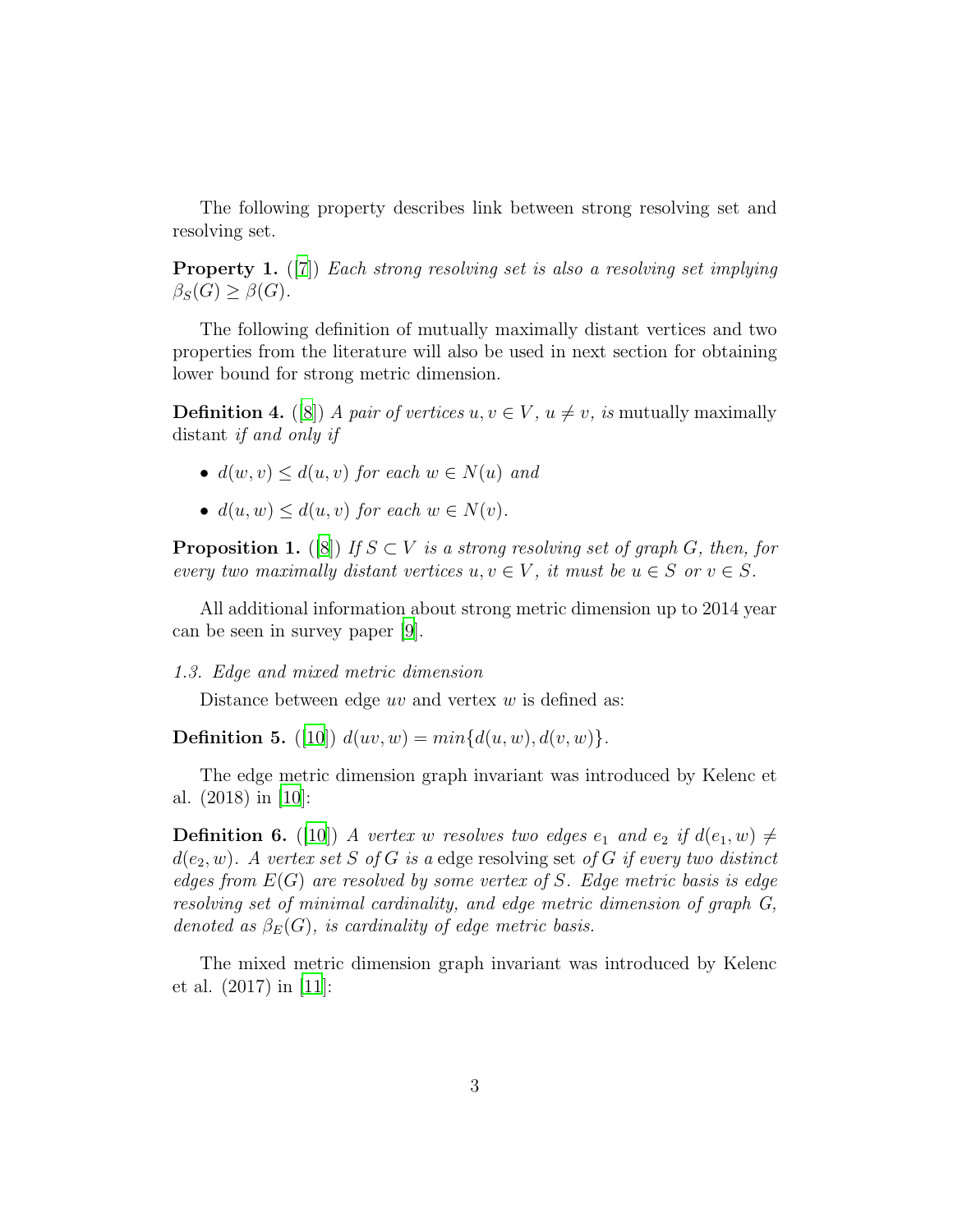**Definition 7.** ([\[10](#page-10-1)]) A vertex w resolves two items a and b  $(a, b \in V(G) \cup$  $E(G)$ , if  $d(a, w) \neq d(b, w)$ . A vertex set S of G is a mixed resolving set of G if every two distinct items (vertices or edges) from  $V(G) \cup E(G)$  are resolved by some vertex of S. Mixed metric basis is mixed resolving set of minimal cardinality, and mixed metric dimension of graph G, denoted as  $\beta_M(G)$ , is cardinality of mixed metric basis.

Next property describes link between these graph invariants.

<span id="page-3-0"></span>**Property 2.** ([\[11](#page-10-2)]) For any graph G it holds  $\beta_M(G) \ge \max\{\beta(G), \beta_E(G)\}.$ 

Extremal values of edge and mixed metric dimension are given in next five statements:

**Property 3.** ([\[10](#page-10-1)]) For any graph G of order n, it holds  $1 \leq \beta_E(G) \leq n-1$ .

<span id="page-3-3"></span>**Property 4.** ([\[11](#page-10-2)]) For any graph G of order n, it holds  $2 \leq \beta_M(G) \leq n$ .

<span id="page-3-4"></span>**Proposition 2.** ([\[11](#page-10-2)]) Let G be any graph of order n. Then  $\beta_M(G) = 2$  if and only if G is a path.

<span id="page-3-2"></span>**Proposition 3.** ([\[10\]](#page-10-1)) Let G be any graph and let  $\Delta(G)$  be the maximum degree of G. Then  $\beta_E(G) \geq \lceil \log_2 \Delta(G) \rceil$ .

**Proposition 4.** ([\[12](#page-10-3)]) Let G be a connected graph and let  $\delta(G)$  be the minimum degree of G. Then,  $\beta_E(G) \geq 1 + \lceil log_2\delta(G) \rceil$ .

Mixed metric dimension of trees is completely resolved by Kelenc et al.  $(2017)$  in [\[11\]](#page-10-2):

<span id="page-3-1"></span>**Proposition 5.** ([\[11](#page-10-2)]) Let T be any tree with  $l(T)$  leaves, then  $\beta_M(G) = l(T)$ .

It is easy to determine  $(\beta_E - \beta_M)(n)$  from facts in the literature.

From Property [2](#page-3-0) it is evident that  $\beta_M(G) \geq \beta_E(G)$ . In the literature, it is easy to find graph of order at least 6, where  $\beta_M(G) = \beta_E(G)$ :

**Property 5.** ([\[10\]](#page-10-1)) For any complete bipartite graph  $K_{r,t}$  different from  $K_{1,1}$ , it holds  $\beta_E(K_{r,t}) = r + t - 2$ .

**Property 6.** ([\[11](#page-10-2)]) For any  $r, t \geq 3$ , it holds  $\beta_M(K_{r,t}) = r + t - 2$ .

Corollary 1. ([\[11,](#page-10-2) [10\]](#page-10-1)) For each  $n \geq 6$  it holds  $(\beta_E - \beta_M)(n) = 0$ .

Up to now, in the literature there are no any results about  $(\beta_M - \beta_E)(n)$ or  $(\beta_S - \beta_M)(n)$ . Therefore, new results which give the answer to these questions are given in the next section.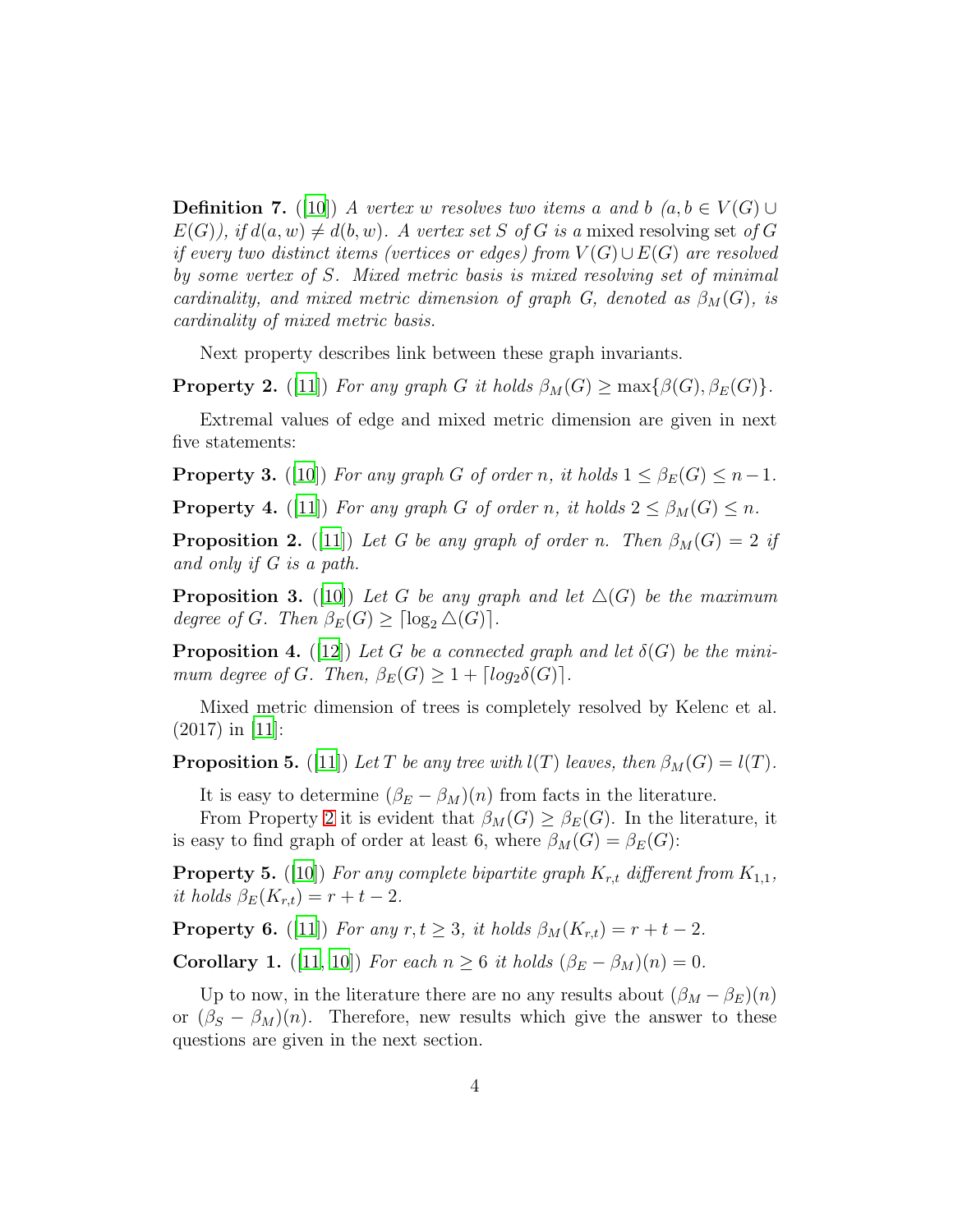#### 2. New results

This section is devoted to presentation of new results about  $(\beta_M - \beta_E)(n)$ and  $(\beta_S - \beta_M)(n)$ . Answer of general case  $(n \geq 4)$  for first problem is given in Theorem [1,](#page-4-0) while answer of special case for  $n = 3$  is presented in Property [7.](#page-4-1) The other problem is resolved in Theorem [2](#page-5-0) (general case for  $n \geq 7$ ) and Property [8](#page-5-1) (special cases for  $3 \leq n \leq 6$ ).

#### 2.1. The difference between mixed and edge metric dimension

As it is written before, first we resolve special case for  $n = 3$ .

# <span id="page-4-1"></span>**Property 7.**  $(\beta_M - \beta_E)(3) = 1$

*Proof.* There are only two connected graphs of order 3: path  $P_3$  and cycle  $C_3$ . From the facts  $\beta_M(P_3) = 2$ ,  $\beta_E(P_3) = 1$ ,  $\beta_M(C_3) = 3$  and  $\beta_E(C_3) = 2$ , we have  $\beta_M(P_3) - \beta_E(P_3) = \beta_M(C_3) - \beta_E(C_3) = 1$ . Therefore,  $(\beta_M - \beta_E)(3) =$ 1.  $\Box$ 

Next, general case for  $n \geq 4$  is resolved.

<span id="page-4-0"></span>**Theorem 1.** For each  $n \geq 4$  it holds  $\lfloor \frac{n}{2} \rfloor$  $\lfloor \frac{n}{2} \rfloor - 1 \leq (\beta_M - \beta_E)(n) \leq n - 2$ 

*Proof.* First lower bound will be proved. Let  $m = \lfloor \frac{n}{2} \rfloor$  $\frac{n}{2}$  and  $T'_n$  $n'_n$  is a tree given by  $V(T'_n)$  $\mathcal{L}'_n$ ) = { $v_1, v_2, ..., v_n$ } and  $E(T'_n)$  $\mathcal{L}_{n}^{(n)} = \{v_i v_{i+1} \mid 1 \leq i \leq n-m\} \bigcup \{v_i v_{n-m+i} \mid 2 \leq n\}$  $i \leq m$ . On Figure [1](#page-5-2) trees  $T_8$  $T_8'$  and  $T_9'$  $y'_{9}$  are presented. It is easy to see that tree  $T'_n$  has exactly  $m+1$  leaves, so by Proposition [5](#page-3-1) from [\[11\]](#page-10-2) it directly follows that  $\beta_M(T'_n)$  $\binom{n}{n} = l(T'_n)$  $n'_{n}) = m + 1.$ 

Next it will be proved, by checking metric coordinates of each edge, that set  $S'_{E} = \{v_1, v_{n-m+1}\}\$ is a edge metric basis. Indeed,  $r(v_i v_{i+1}, S'_{E}) = (i -$ 1, *n* − *m* − *i*) for  $1 \le i \le n - m$  and  $r(v_i v_{n-m+i}, S'_E) = (i - 1, n + 1 - m - i)$  for  $2 \leq i \leq m$ . It is easy to see that metric coordinates of all edges are mutually different, so  $S'_E$  is an edge resolving set. Since maximal degree of vertices from  $T'_n$  $v'_n$  is [3](#page-3-2) (for example,  $N(v_2) = \{v_1, v_3, v_{n-m+2}\}\)$ , then by Proposition 3 from [\[10\]](#page-10-1) it holds  $\beta_E(T'_n)$  $\binom{n}{n} \geq \lceil \log_2 \triangle (T'_n) \rceil$  ${n' \choose n}$  =  $\lceil \log_2 3 \rceil$  = 2. The fact that set  $S'_E$  with cardinality 2 is an edge resolving set for  $T'_n$  $\frac{m}{n}$  and  $\beta_E(T'_n)$  $\binom{n}{n} \geq 2$ , directly implying that  $\beta_E(T'_n)$  $S'_n$ ) = 2 and set  $S'_E$  is a edge metric basis for  $T'_n$ ''<br>n'

Therefore,  $\beta_M(T'_n)$  $n \choose n = l(T'_n)$  $\binom{n}{n}$  =  $\stackrel{\sim}{m}$  + 1 and  $\beta_E(T'_n)$  $\binom{n}{n}$  = 2 implying  $(\beta_M \beta_E(n) \geq \beta_M(T'_n)$  $\binom{n}{n}-\beta_E(T'_n)$  $\binom{n}{n} = m - 1 = \left\lfloor \frac{n}{2} \right\rfloor$  $\lfloor \frac{n}{2} \rfloor - 1$ , since  $(\beta_M - \beta_E)(n)$  is a maximum over all connected graphs of order *n*.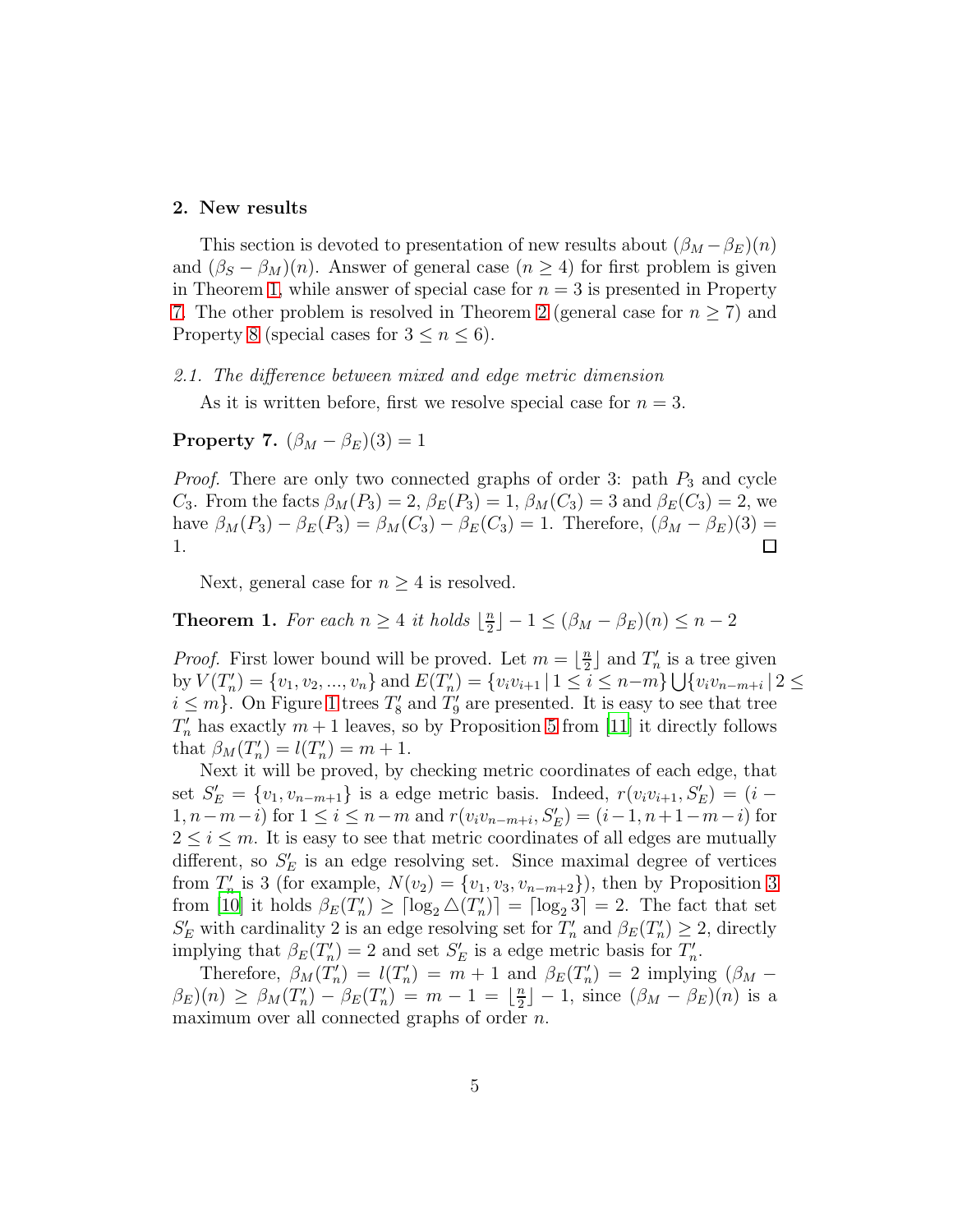It is evident that connected graphs of order at least 3, have  $\Delta(G) \geq 2$ . For proving upper bound, we have two cases for graph  $G$ : Case 1:  $\Delta(G) \geq 3$ By Property [4](#page-3-3) from [\[11\]](#page-10-2) every graph G with order n has mixed metric dimension at most *n*. Also, by Proposition [3](#page-3-2) from [\[10\]](#page-10-1),  $\beta_E(G) \geq \lceil \log_2 \Delta(G) \rceil \geq$  $\lceil \log_2 3 \rceil = 2$ . Therefore,  $\beta_M(G) - \beta_E(G) \leq n - 2$ . Case 2:  $\Delta(G) = 2$ 

Only connected graph of order  $n \geq 4$ , with  $\Delta(G) = 2$ , i.e. degrees of all vertices are less or equal 2, are: path  $P_n$  and cycle  $C_n$ . Having in mind that  $\beta_E(P_n) = 1$ ,  $\beta_M(P_n) = 2$ ,  $\beta_E(C_n) = 2$  and  $\beta_M(C_n) = 3$ , then in this case holds  $\beta_M(G) - \beta_E(G) \leq 1 \leq n-2$ . Since in both cases holds  $\beta_M(G) - \beta_E(G) \leq n-2$ , we have  $(\beta_M - \beta_E)(n) \leq n-2$ .  $\Box$ 



<span id="page-5-2"></span>Figure 1: Trees  $T'_8$  and  $T'_9$ .

#### 2.2. The difference between strong and mixed metric dimension

As it is written before, first we resolve  $(\beta_S - \beta_M)(n)$ , for special cases where  $3 \leq n \leq 6$  and that difference is presented in the following property.

<span id="page-5-1"></span>**Property 8.** Exact values, obtained by total enumeration, of  $(\beta_M - \beta_E)(n)$ , for  $3 \leq n \leq 6$  are given in Table [1,](#page-8-0) together with values of  $\beta_S(H'_n)$  and  $\beta_M(H'_n)$ . Extremal graphs  $H'_n$  for  $3 \leq n \leq 6$  are presented in Figure [2.](#page-8-1)

Next, general case for  $n \geq 7$  is resolved.

<span id="page-5-0"></span>**Theorem 2.** For each  $n \geq 7$  it holds  $\lfloor \frac{n-1}{2} \rfloor$  $\frac{-1}{2}$ ] – 2  $\leq (\beta_S - \beta_M)(n) \leq n-4$ *Proof.* Step 1.  $(\beta_S - \beta_M)(n) \leq n-4$ 

Let  $G$  is connected graph of order  $n$  which is not a path. Then from Propo-sition [2](#page-3-4) from [\[11\]](#page-10-2) it holds  $\beta_M(G) \geq 3$ . For each connected graph G is  $\beta_S(G) \leq n-1$ , therefore  $\beta_S(G) - \beta_M(G) \leq n-4$ . Other case, when  $G = P_n$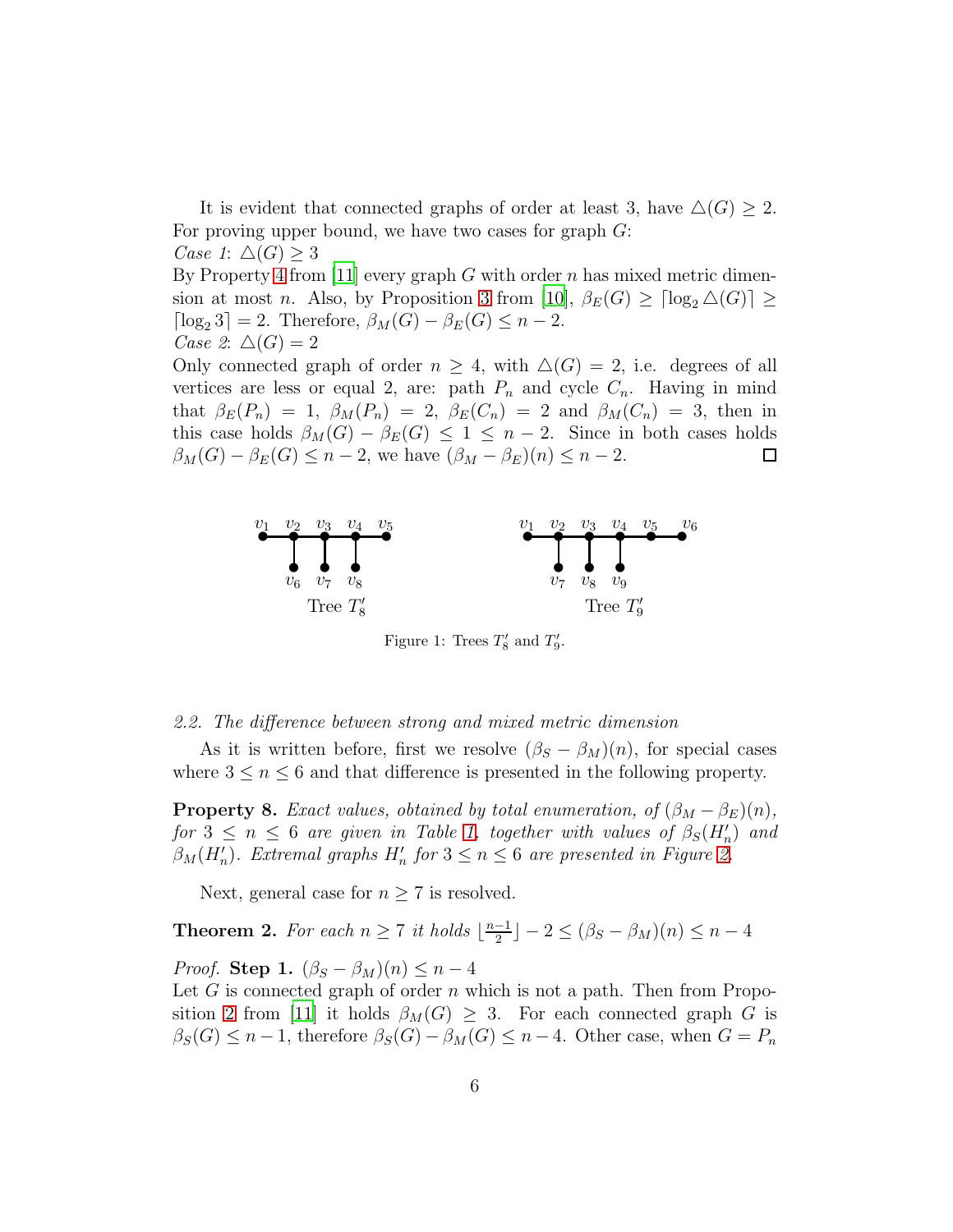is easy:  $\beta_S(P_n) = 1$  and  $\beta_M(P_n) = 2$  so  $\beta_S(P_n) - \beta_M(P_n) = -1 \leq n - 4$ . Since in both cases holds  $\beta_S(G)-\beta_M(G) \leq n-4$ , then  $(\beta_S - \beta_M)(n) \leq n-4$ .

Now, lower bound will be proved. Let  $m = \lfloor \frac{n}{2} \rfloor$  $\frac{n}{2}$  and  $H'_n$  is a graph given by  $V(H'_n) = \{v_1, v_2, ..., v_n\}$  and  $E(H'_n) = \{v_iv_{i+1} | 1 \leq i \leq n \{v_1v_n, v_3v_n, v_{n-1}v_1\}$ . On Figure [3](#page-9-8) graph  $H'_n$  for  $n \geq 7$  is graphically presented.

Step 2.  $\beta_M(H'_n) = 3$ 

Let  $S''_M = \{v_2, v_m, v_{m+3}\}.$  For  $n = 2m$  metric coordinates of vertices are given in [\(1\)](#page-6-0), while metric coordinates of edges are given in [\(2\)](#page-6-1).

<span id="page-6-0"></span>
$$
r(v_i, S_M'') = \begin{cases} (1, m-1, m-3) & i = 1\\ (i-2, m-i, m-4+i) & 2 \le i \le 3\\ (i-2, m-i, m+3-i) & 4 \le i \le m\\ (m-1, i-m, m+3-i) & m+1 \le i \le m+2\\ (2m+1-i, i-m, i-m-3) & m+3 \le i \le 2m-1\\ (2, m-2, m-2) & i = 2m \end{cases}
$$
(1)

<span id="page-6-1"></span>
$$
r(e, S''_M) = \begin{cases} (0, m-1-i, m-4+i) & e = v_i v_{i+1}, 1 \le i \le 2 \\ (i-2, m-1-i, m+2-i) & e = v_i v_{i+1}, 3 \le i \le m-1 \\ (m-2, 0, 2) & e = v_m v_{m+1} \\ (2m-i, i-m, m+2-i) & e = v_i v_{i+1}, m+1 \le i \le m+2 \\ (2m-i, i-m, i-m-3) & e = v_i v_{i+1}, m+3 \le i \le 2m-2 \\ (1, m-1, m-4) & e = v_{2m-1} v_1 \\ (1, m-2, m-3) & e = v_{2m} v_1 \\ (1, m-3, m-2) & e = v_{2m} v_3 \end{cases}
$$
(2)

For  $n = 2m + 1$  metric coordinates of vertices are given in [\(3\)](#page-6-2), while metric coordinates of edges are given in [\(4\)](#page-7-0)

<span id="page-6-2"></span>
$$
r(v_i, S_M'') = \begin{cases} (2-i, m-1, m-3+i) & 1 \le i \le 2 \\ (i-2, m-i, m+3-i) & 3 \le i \le m \\ (i-2, i-m, m+3-i) & m+1 \le i \le m+2 \\ (2m+2-i, i-m, i-m-3) & m+3 \le i \le 2m \\ (2, m-2, m-1) & i = 2m+1 \end{cases}
$$
(3)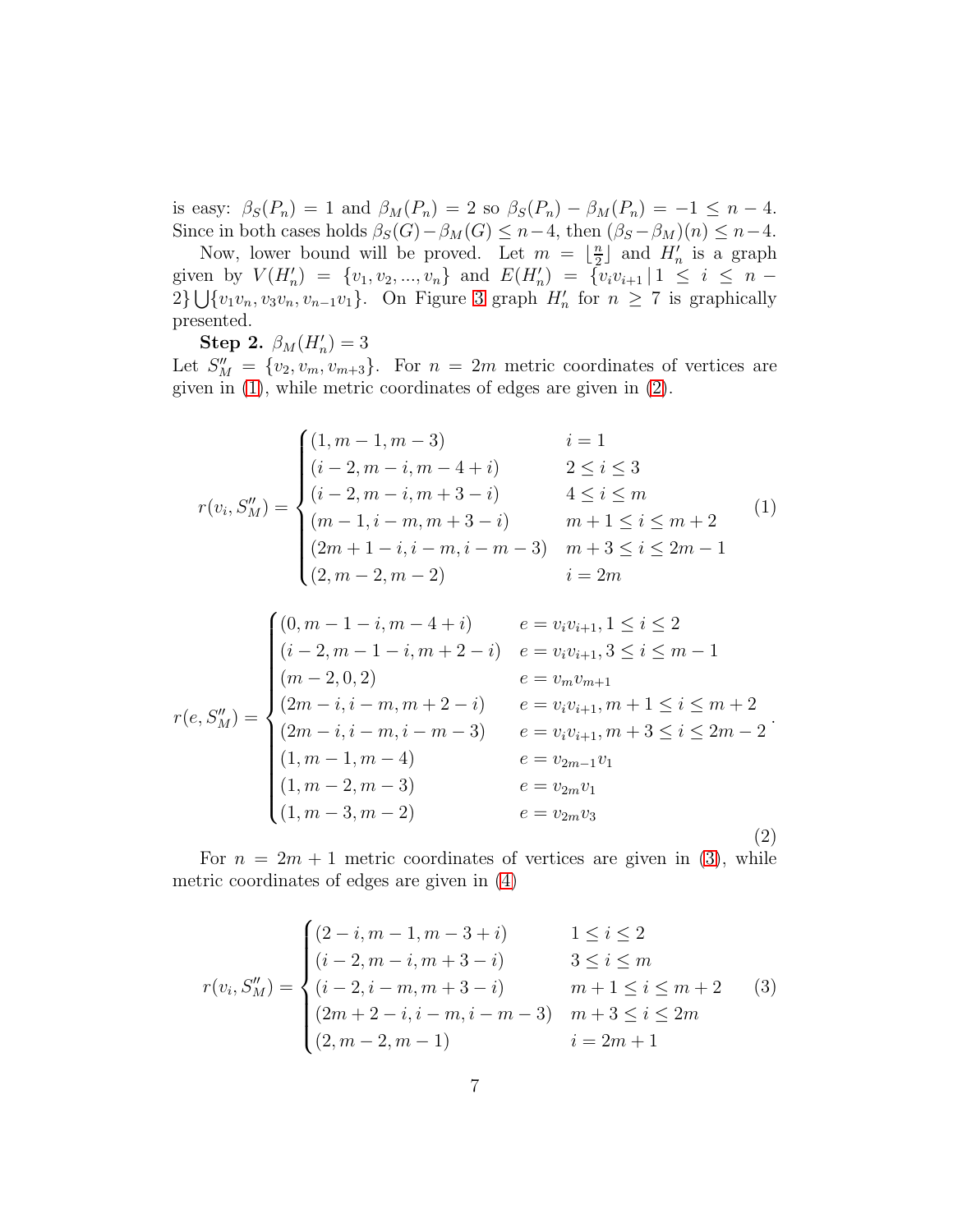<span id="page-7-0"></span>
$$
r(e, S''_M) = \begin{cases} (0, m-2, m-2) & e = v_1v_2 \\ (0, m-3, m-1) & e = v_2v_3 \\ (i-2, m-1-i, m+2-i) & e = v_iv_{i+1}, 3 \le i \le m-1 \\ (m-2, 0, 2) & e = v_mv_{m+1} \\ (m-1, i-m, m+2-i) & e = v_iv_{i+1}, m+1 \le i \le m+2 \\ (2m+1-i, i-m, i-m-3) & e = v_iv_{i+1}, m+3 \le i \le 2m-1 \\ (1, m-1, m-3) & e = v_{2m}v_1 \\ (1, m-2, m-2) & e = v_{2m+1}v_1 \\ (1, m-3, m-1) & e = v_{2m+1}v_3 \end{cases}
$$
(4)

From all of the above, since metric representations of all vertices and edges are mutually different, it follows  $S''_M$  is a mixed resolving set of graph  $H'_n$ , which means that  $\beta_M(H'_n) \leq 3$ . Since  $H'_n$  is connected graph, which is not a path, then by Proposition [2](#page-3-4) it holds  $\beta_M(H'_n) > 2$ . Having in mind that  $\beta_M(H'_n)$  has integer value, it implies  $\beta_M(H'_n) = 3$ .

 $\textbf{Step 3.} \ \ \beta_S(\breve{H}_n') \geq \lfloor \frac{n-1}{2} \rfloor + 1$ Case 1:  $n = 2m + 1$ 

Pair of vertices  $v_1, v_{m+1}$  is mutually maximally distant as in Definition [4,](#page-2-0) so by Propostion [1](#page-2-1) from [\[8](#page-9-7)], at least one vertex from that pair must be in any strong resolving set of graph  $H'_n$ . The same fact holds for pairs of vertices  $v_i, v_{m+i}$  with  $3 \leq i \leq m$ . Therefore, there is  $m-1$  disjoint pair of vertices which one member must be in any strong resolving set of graph  $H'_n$ .

For remaining 3 vertices  $v_2$ ,  $v_{m+2}$  and  $v_{2m+1}$ , it holds that all 3 pairs  $v_2, v_{m+2}, v_2, v_{2m+1}$  and  $v_{m+2}, v_{2m+1}$  are maximally distant as in Definition [4.](#page-2-0) Therefore, at least two of three vertices  $v_2$ ,  $v_{m+2}$  and  $v_{2m+1}$  must be in any strong resolving set of graph  $H'_n$ . Consequently, any strong resolving set of graph  $H'_n$  must have at least  $m+1$  vertices, so  $\beta_S(H'_{2m+1}) \geq m+1 = \lfloor \frac{n-1}{2} \rfloor$  $\frac{-1}{2}$  | + 1. Case 2:  $n = 2m$ 

Simiraly as in previous case we have  $m - 2$  disjoint pairs of mutually maxi-mally distant vertices as in Definition [4:](#page-2-0)  $v_i, v_{m+i}$  for  $i = 1$  and  $3 \le i \le m-1$ . Again, for remaining 3 out of 4 vertices  $v_2$ ,  $v_{m+2}$  and  $v_{2m}$ , it holds that all 3 pairs  $v_2, v_{m+2}, v_2, v_{2m}$  and  $v_{m+2}, v_{2m}$  are maximally distant as in Definition [4.](#page-2-0) Consequently, any strong resolving set of graph  $H'_n$  must have at least m vertices, so  $\beta_S(H'_{2m+1}) \geq m = \lfloor \frac{n-1}{2} \rfloor$  $\frac{-1}{2}$  + 1.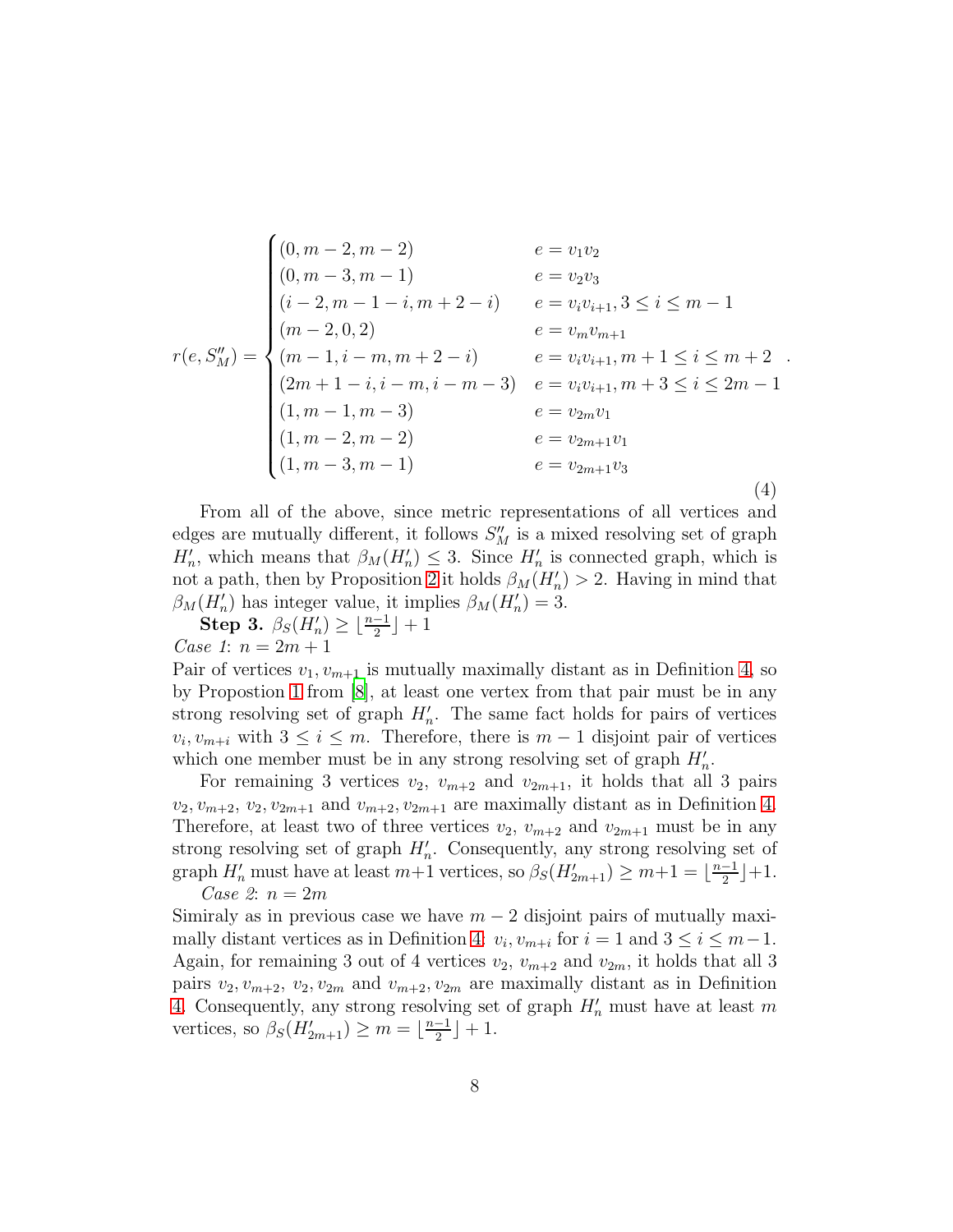<span id="page-8-0"></span>Table 1:  $(\beta_S - \beta_M)(n)$  for  $3 \le n \le 6$ 

| $\, n$ | $\sqrt{2}$<br>$-\beta_M)(n)$ | $\beta_S($ | $\beta_M(H'_n)$ |
|--------|------------------------------|------------|-----------------|
| 3      |                              |            |                 |
|        |                              |            |                 |
| h      |                              |            |                 |
|        |                              |            |                 |

Finally, since for  $n \ge 7$  it holds  $\beta_S(H'_n) \ge \lfloor \frac{n-1}{2} \rfloor + 1$  and  $\beta_M(H'_n) = 3$ , then  $(\beta_S - \beta_M)(n) \geq \beta_S(H'_n) - \beta_M(H'_n) \geq \lfloor \frac{n-1}{2} \rfloor - 2$ . Therefore, the proof on lower bound is completed.  $\Box$ 



<span id="page-8-1"></span>Figure 2: Extremal graphs  $H'_n$  for  $2 \le n \le 6$ .

## 3. Conclusions

This paper is devoted to studying extremal values of the difference between graph invariants related to the metric dimension which were not studied before. First, the case of difference between mixed and edge metric dimension is resolved. Second, difference between the strong and mixed metric dimension is resolved. Both questions are answered both for a general case for large  $n$ , as well as, special cases when  $n$  is small.

For a future work, it would be interesting to settle the question about the extremal difference between some metric dimension invariant and its fractional version. Another direction could be question about the extremal difference between some other graph invariants, which is unsolved up to now.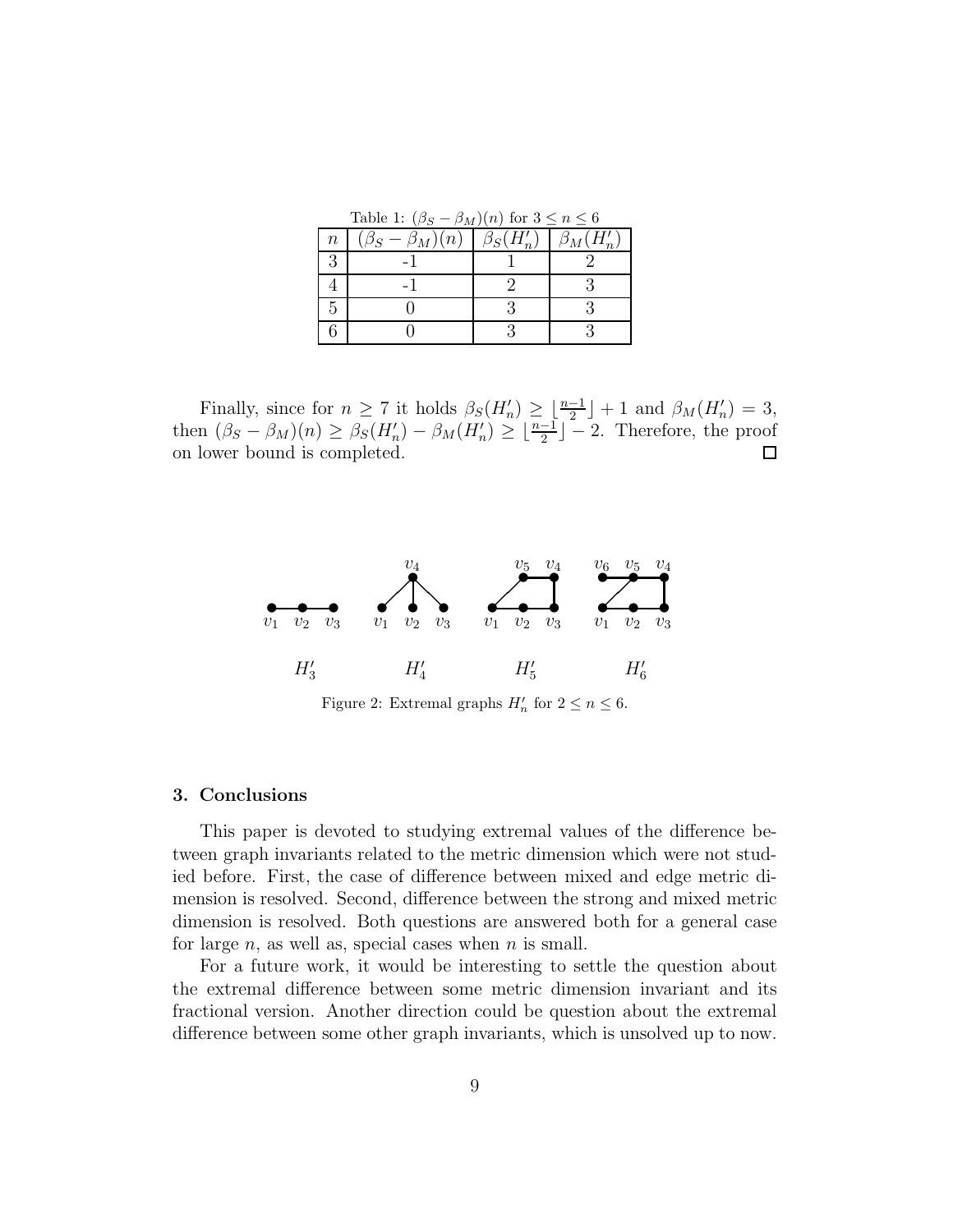

<span id="page-9-8"></span> $H'_n$ 

Figure 3: Extremal graphs  $H'_n$  for  $n \geq 7$ .

#### References

- <span id="page-9-0"></span>[1] D. Bozović, A. Kelenc, I. Peterin, I. G. Yero, Incidence dimension and 2-packing number in graphs, Arxiv preprint 1811.03156, URL <https://arxiv.org/abs/1811.03156>.
- <span id="page-9-1"></span>[2] J. C´aceres, D. Garijo, M. L. Puertas, C. Seara, On the determining number and the metric dimension of graphs, The Electronic Journal of Combinatorics 17, paper 63.
- <span id="page-9-2"></span>[3] D. Garijo, A. González, A. Márquez, The difference between the metric dimension and the determining number of a graph, Applied Mathematics and Computation 249 (2014) 487–501.
- <span id="page-9-3"></span>[4] P. J. Slater, Leaves of trees, Congr. Numer 14 (549-559) (1975) 37.
- <span id="page-9-4"></span>[5] F. Harary, R. Melter, On the metric dimension of a graph, Ars Combin 2 (191-195) (1976) 1.
- <span id="page-9-5"></span>[6] S. Khuller, B. Raghavachari, A. Rosenfeld, Landmarks in graphs, Discrete Applied Mathematics 70 (3) (1996) 217–229.
- <span id="page-9-6"></span>[7] A. Sebo, E. Tannier, On metric generators of graphs, Mathematics of Operations Research 29 (2) (2004) 383–393.
- <span id="page-9-7"></span>[8] J. Kratica, V. Kovačević-Vujčić, M. Cangalović, M. Stojanović, Minimal doubly resolving sets and the strong metric dimension of some convex polytopes, Applied Mathematics and Computation 218 (2012) 9790– 9801.